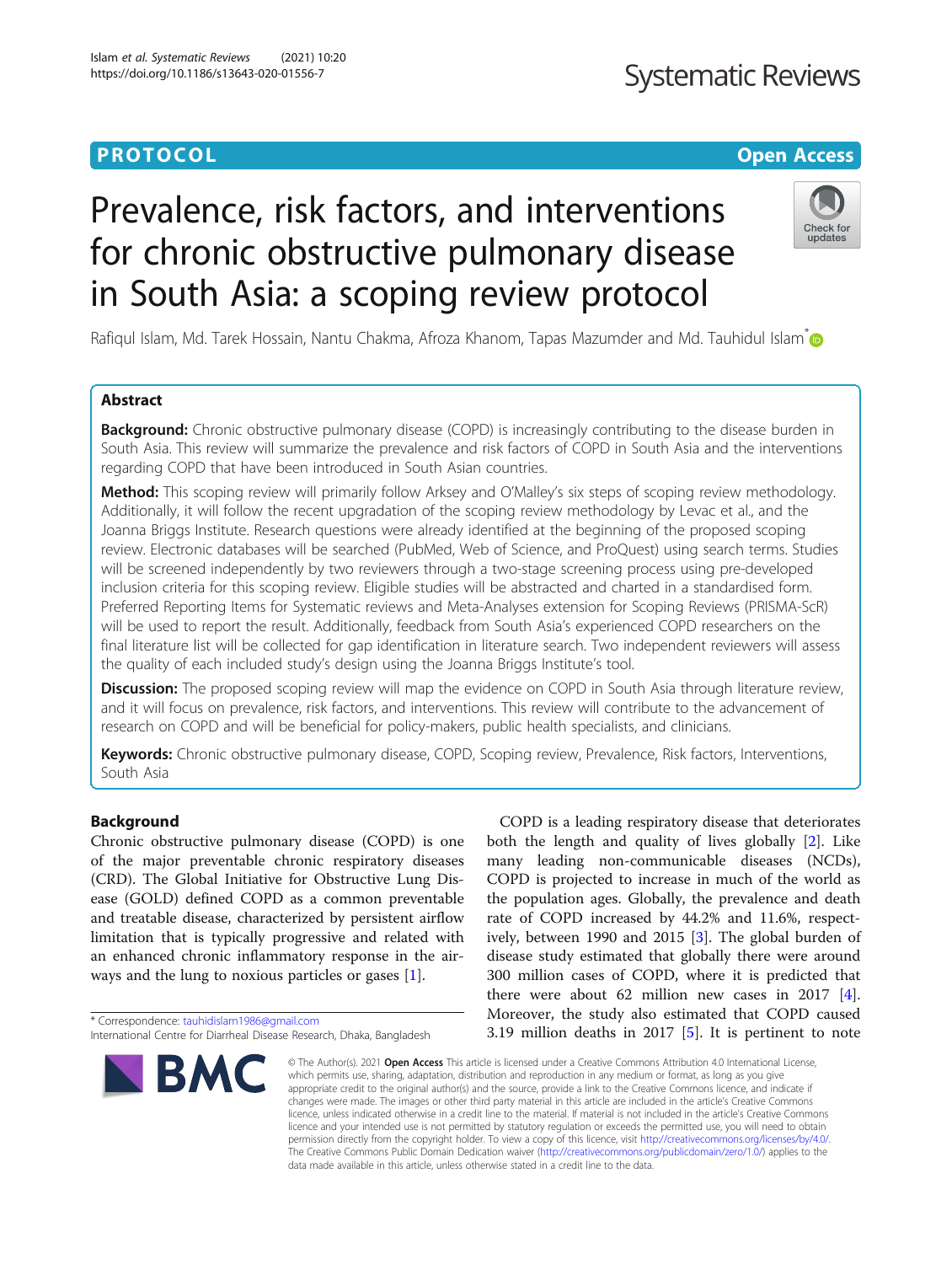that, more than 90% of these COPD-related deaths occured in low- and middle-income countries (LMICs) [[6\]](#page-6-0). This could be a result of higher prevalence of smoking and indoor air pollution (IAP) in this region [\[7](#page-6-0)]. Alongside, exposure to bacterial and viral infections, various dust, chemicals, vapours, and fumes in the workplace and outdoor air pollution play an imperative role in both the development and progression of COPD in LMICs [\[2](#page-5-0)].

South Asia is the most densely populated region of the world and home to almost one-quarter of the world's population, with a substantial proportion living below the poverty line [[8\]](#page-6-0). Currently, this area of the world is in the midst of an epidemiological transition. In the last 50 years, this region has shown significant improvement in the reduction of premature death and disability from communicable and nutritional diseases such as pneumonia, diarrheal diseases, and malnutrition. On the other hand, NCDs have become the leading cause of death as people are living longer, and globalization and urbanisation are divulging individuals to NCDs risk factors. Concequently, around one-third to two-thirds of the deaths and disability in this part of the world are due to NCDs [[9\]](#page-6-0).

According to a report by the World Bank, in 2010, COPD was the second leading cause of death and disability in South Asia [\[9\]](#page-6-0). In comparison to the first leading cause of death and disability (cardiovascular diseases), the context of COPD has been under-explored in this region  $[10]$  $[10]$ . However, there are some reviews on prevalence [\[2](#page-5-0), [11](#page-6-0)] and risk factors of COPD [[2,](#page-5-0) [12](#page-6-0)–[15](#page-6-0)] at the global level, but unfortunately those reviews unable to portray the complete picture of the South Asian region. A similar situation was also observed in the review papers that are particularly focused on interventions for COPD [[16](#page-6-0)–[19\]](#page-6-0). Some review papers on COPD from South Asian countries have been found but most were written for a specific country context such as for Bangladesh  $[20]$  $[20]$  and India  $[21]$  $[21]$ . The true epidemiology of COPD is important to understand to observe the trends over time and to identify the success or failures of control efforts. Therefore, there is an urgent need to obtain all available data on COPD to accurately gauge the severity of the problem. Understanding the current situation and trends will provide useful insights in the South Asian context that will assist researchers, health professionals, and policy-makers in decision-making; developing future research agendas and strategies; designing and implementing prevention programs to reduce the burden of COPD in this part of the globe.

This scoping review aims to provide a comprehensive understanding of existing literature by reporting COPD rates, and other COPD metrics (e.g., risk factors for COPD; OR with 95% CIs) in South Asian countries

(Afghanistan, Bangladesh, Bhutan, India, Maldives, Nepal, Pakistan, and Sri Lanka), by reviewing both published (i.e., in peer-reviewed journals) and unpublished studies (i.e., reports not published in the academic literature). Availability of literature on COPD will be done through a scoping review which, unlike a systematic review [[22](#page-6-0)], offers a much larger perspective in the respective field. Thus, making it a more suitable method to assess the current situation of COPD in South Asia.

#### Methodology

There are many different methods for synthesising or reviewing the evidence. Considering the aim of this study, we chose Arksey and O'Malley's scoping review technique [\[22\]](#page-6-0) to map the evidence of COPD in South Asia. To understand and convey the breadth and depth of an arena, a scoping review is an increasingly utilized approach for reviewing health research evidence, where the paucity of data makes it difficult to undertake systematic reviews. The six steps of Arksey and O'Malley's methodological framework are illustrated in Fig. [1.](#page-2-0) This protocol is in accordance with the PRISMA-Protocols (PRISMA-P) 2015 checklist (Additional file [1](#page-5-0): Table S1 for the PRISMA-P 2015 checklist). Suggestions from more recent improvements to Arksey and O'Malley's framework by Levac et al. [\[23](#page-6-0)] and The Joanna Briggs Institute [\[24](#page-6-0)] will also be considered during the six steps of review.

Poor quality studies often have a high risk of bias; therefore, the validity of their findings are often questioned by researchers, practitioners, and policy-makers [[25\]](#page-6-0). Therefore, critical appraisal of every study is vital to assess the risk of bias and the reliability of the results. Taking that into consideration,and the recommendations of Levac et al. [\[23](#page-6-0)], we decided to include a quality assessment as an additional step in our scoping review. Thus, in seven steps, completion of the scoping review will be done (Fig. [1](#page-2-0)).

#### Step 1: identifying the research question

In this beginning phase, the research team considered various aspects of COPD in South Asia to identify the important issues to be addressed in this scoping review. Subsequqently, defined research questions were developed and linked those questions with the purpose of the study. The final research questions were agreed upon through a series of research team meetings. The research questions were articulated in a way that the readers could clearly understand the scope of inquiry. Through these research questions, we defined the concept, target population, and health outcomes of interest to clarify the focus of this scoping study. Three research questions were identified to guide the scoping review.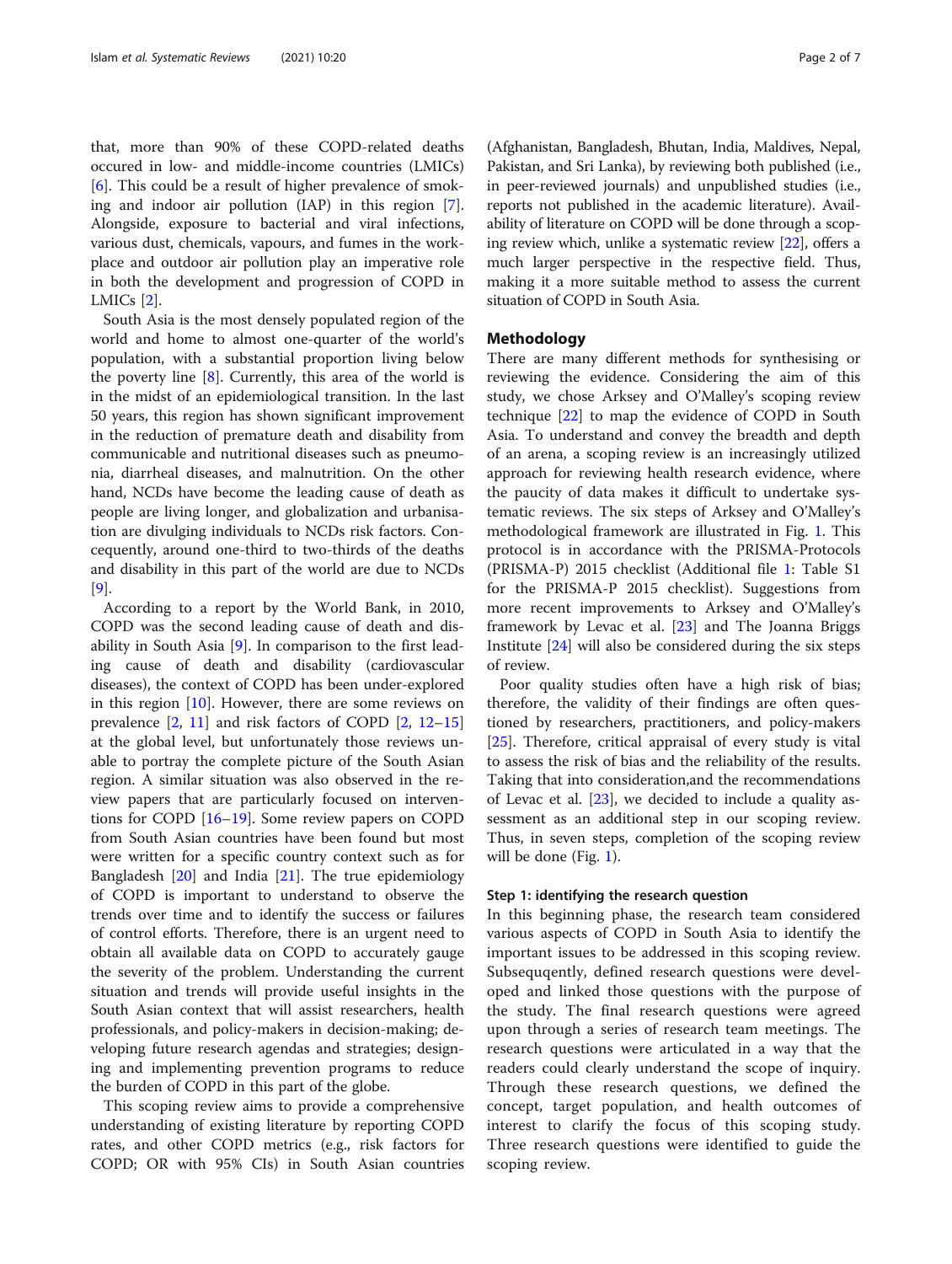<span id="page-2-0"></span>

- What is the prevalence of COPD in South Asian countries?
- What are the risk factors for developing COPD in South Asian countries?
- What are the interventions introduced in South Asian countries to reduce the burden of COPD?

#### Step 2: identifying relevant studies (search strategy)

Eligible studies, both published and unpublished literature relating to our research questions, will be identified in this step. The design of the search strategy was underpinned by the key inclusion criteria (Table 1). These criteria were categorized according to the broad Population—Concept—Context (PCC) mnemonic endorsed by the Joanna Briggs Institute for scoping reviews, which is a less restrictive substitute to the PICO (Population, Intervention, Comparator, and Outcome) mnemonic suggested for systematic reviews. To ensure that the maximum amount of articles and citations related to our research questions are captured, initial exploratory searches in Google and Google Scholar were conducted. Based on the findings of exploratory searches, a broad search term using controlled vocabularies (e.g., MeSH terms) and keywords relating to COPD were generated for searching the literature.

Then search terms will be combined using Boolean operators (AND, OR, NOT) to narrow the results. In

this review, three electronic databases of the published literature (PubMed, Web of Science, and ProQuest) will be searched to identify the publications. These databases are relevant to public health and accessible. Therefore, it will be helpful for researchers to capture a comprehensive sample of related literature. The proposed search term (Additional file [2:](#page-5-0) Table S2 for proposed search terms) consisted of the Medical Subject Headings (MeSH) for COPD, prevalence, risk factor, and intervention. In addition, the name of the South Asian countries, other key terms (e.g., community based intervention), and MeSH terms inputted as free text. The search terms might be revised or updated later to obtain the maximum number of articles from the electronic databases before the screening of the articles begins. To ensure that all relevant articles or reports are captured, we will do the backward search of key review articles, snowballing citation and hand searching by using Google and Google Scholar. Further key national journal databases for each country (banglajolinfo [Bangladesh], [medindia.](http://medindia.net) [net](http://medindia.net) [India], [nepjol.info](http://nepjol.info) [Nepal], [pakmedi.net](http://pakmedi.net) [Pakistan], [sljol.info](http://sljol.info) [Sri Lanka]) will be searched for relevant articles. National journal databases were not found for Afghanistan, Bhutan, and the Maldives. We will also search for a variety of grey literature sources, "Grey Literature Database," and "[clinicaltrial.gov](http://clinicaltrial.gov)" to identify additional unpublished studies of relevance. We will

Table 1 Inclusion criteria of the proposed scoping review

| Population                                                   | Concept                                                                                                         | Context                                                                                                                                         |
|--------------------------------------------------------------|-----------------------------------------------------------------------------------------------------------------|-------------------------------------------------------------------------------------------------------------------------------------------------|
| Human participants, Any<br>sex, Any socio-economic<br>status | Studies that report the prevalence, risk factors, and<br>interventions regarding COPD or chronic<br>bronchitis. | Research articles conducted in eight South Asian countries<br>(Afghanistan, Bangladesh, Bhutan, India, Maldives, Nepal, Pakistan,<br>Sri Lanka) |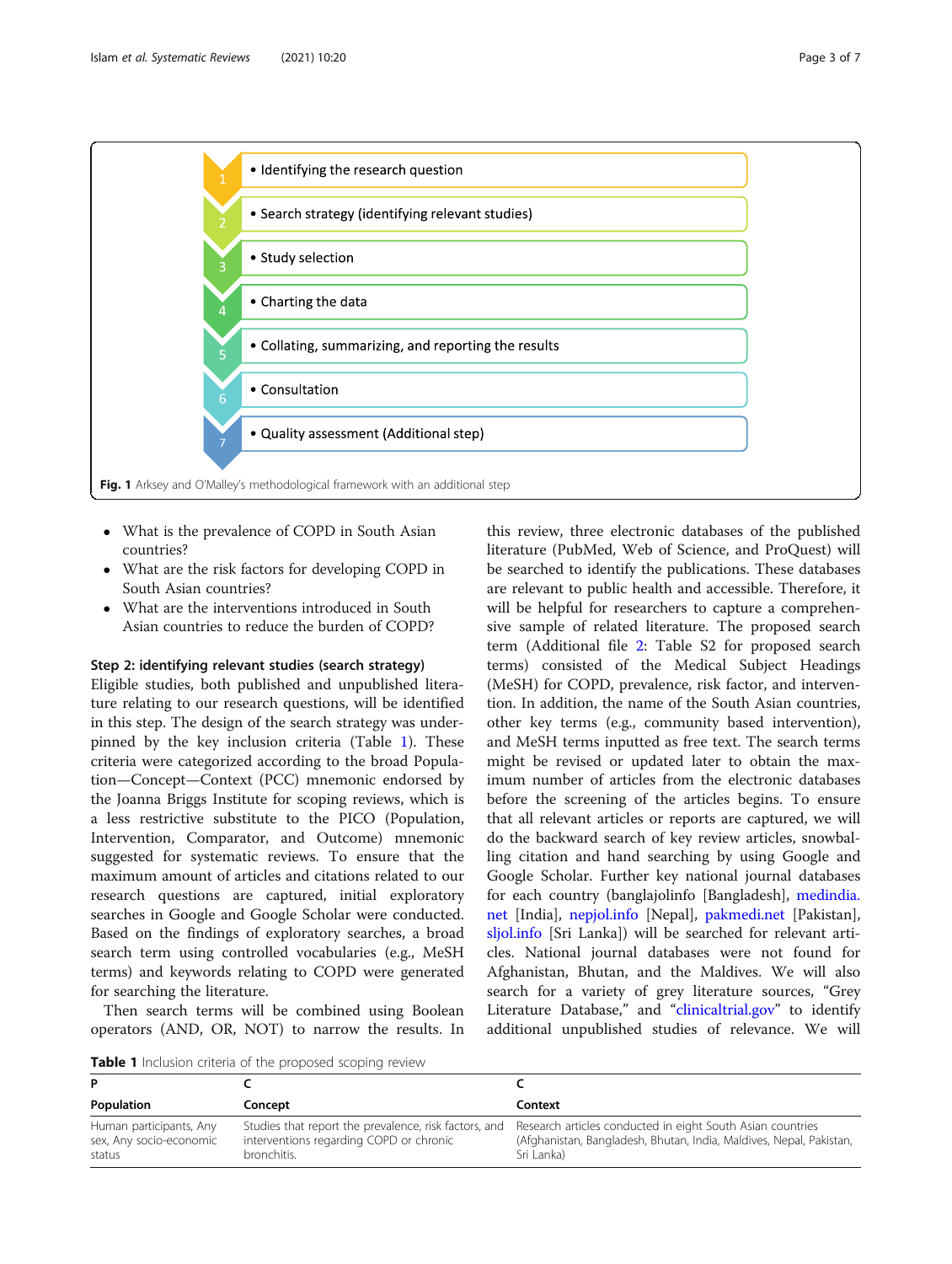include all studies related to chronic bronchitis and COPD. However, they will be featured separately in the results section.

#### Step 3: study selection

Only original studies written in English will be considered for this review. No limits will be set on publication date, and study design during the selection of the literature. We will not include qualitative studies, as our research questions do not permit us to explore barriers and facilitators for implementing an intervention. Hence, we will limit our study to quantitative studies only. However, review articles including systematic reviews, meta-analyses, meta-syntheses, scoping reviews, narrative reviews, rapid reviews, critical reviews, and integrative reviews will be included in our study. A review of review approach will be applied in this regard but during data extraction, data relevant to South Asian countries and pertaining to our research questions will be extracted only. Both review and primary studies will be identified. During the data extraction process, the data will first be extracted from the review studies, and then the extracted data will be supplemented by the findings from the selected primary studies. During data extraction, primary studies already included in a review will be identified and deleted from the selected studies as duplicates. The inclusion of review articles will give us a prospect to examine the synthesized evidence in existing reviews and reduce our effort to re-review of the individual studies. Besides that, multi country studies or trials that included findings from the South Asian countries will be included in our review as well to ensure the utmost findings are being captured related to COPD in South Asia. Throughout this process, three reviewers will be involved. The review will be conducted following a two-stage screening process: (1) title and abstract review and (2) full-text review. The first stage will involve the review of titles and abstracts by two reviewers to determine the studies eligibility based on the inclusion and exclusion criteria. The criteria will be tested on a sample of abstracts prior to beginning of the abstract review to ensure that they are robust enough to capture any articles that may relate to COPD in South Asia. All the titles and abstracts extracted from the three databases will be reviewed by these two reviewers independently. Any articles that are deemed appropriate by either or both of the reviewers will be included in the second stage of the selection process—a full-text review. During the full-text review, both reviewers will independently do a full-text screening of the articles selected at the first stage. Based on the review, identified articles will be included or excluded in this scoping review. Cohen's κ statistic [[26](#page-6-0), [27](#page-6-0)] will be calculated at both the title and abstract review stage and at the full-article review stage to determine the inter-rater agreement. A difference of opinion can happen at any stage of review. Therefore, a third reviewer with the domain expertise will resolve any discordance between the two primary reviewers. The whole process will be done systemically with the help of web-based software known as "Rayyan QCRI," developed by the Qatar Computing Research Institute ([http://rayyan.qcri.](http://rayyan.qcri.org) [org](http://rayyan.qcri.org)) [[28](#page-6-0)].

#### Step 4: charting the data

In this stage, a draft charting form will be developed in Microsoft Excel to aid the collection and sorting of crucial pieces of information from the selected articles. This process aims to produce a descriptive summary of the results that link to the concept and research questions of this scoping review. Characteristics to be extracted from the selected articles include standard information, such as the name of author/s, year of publication, type of publication, and study objectives, definition of COPD etc. (Additional file [3:](#page-5-0) Table S3 for the proposed draft charting form). In addition, information related to the research questions of this scoping review such as the prevalence of COPD, the risk factors of COPD, description of interventions, types of intervention (pharmacological/non-pharmacological intervention), and outcome of intervention will be extracted from the selected articles (Additional file [3\)](#page-5-0). Information on interventions will be grouped into three categories depending on type, pharmacological, non-pharmacological, and a combination of pharmacological and non-pharmacological interventions. We will observe dyspnoea, functional/ exercise capacity, frequency of acute exacerbations, health-related quality of life, hospitalisations and emergency department visits, lung function parameters, and all-cause mortality as outcome (Additional file [3](#page-5-0)). Each outcome will be grouped according to the types of outcome and, then will be presented in a table with the definition for each outcome type. In addition to that, the non-pharmacological interventions will be classified according to the Cochrane EPOC Review Group's taxonomy [\[29\]](#page-6-0). Further revisions of the form will be done based on the review of the research team. The validity of the form will be pre-tested by the team members to ensure accurate information is collected from the articles. The finalized form will be used by two independent reviewers to extract the data from the included articles. A comparison of each reviewer's abstracted data will be made and any discrepancies between them will be discussed with two primary reviewers and a third reviewer to ensure the coherence of opinion among the reviewers.

#### Step 5: collating, summarizing, and reporting the results

Preferred Reporting Items for Systematic reviews and Meta-Analyses extension for Scoping Reviews (PRISMA-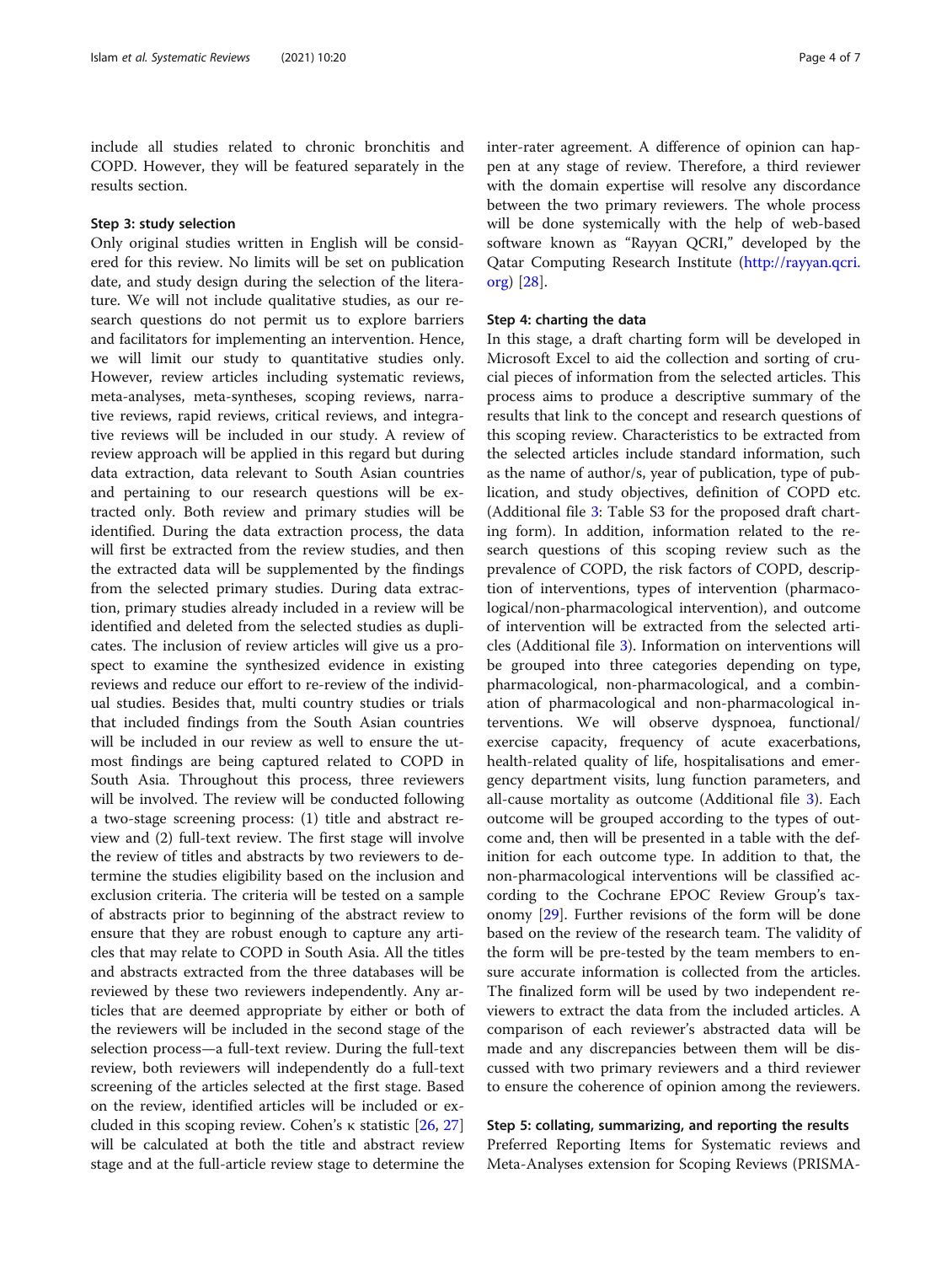ScR) [[30\]](#page-6-0) will be used to present results from the search process. The PRISMA-ScR checklist will be adjusted by incorporating the elements that will derive from our research questions. To present our result in a rigorous manner, we will use the following three distinct stages proposed by Levac et al. [[23](#page-6-0)] (Fig. 2).

Firstly, a descriptive numerical summary will be provided, stating the characteristics of the included articles, such as the total number of articles included, types of study design, year of publications, types of interventions, characteristics of the study populations, and countries where studies were conducted. Secondly, tables and figures will be used to present the results in an organized way, so that it satisfies the purposes of the research questions in the scoping review. Finally, the meaning of the study result will be elaborated under the light of research, policy, and practice, so that it will help us to write the recommendations based on the findings. The result of this scoping review will be presented in two separate manuscripts. The first will be based on research question one and two (prevalence and risk factors of COPD) and the second manuscript will be based on research question three (Interventions for COPD).

#### Step 6: consultation

Though this step of Arksey and O'Malley's methodological framework is an optional one, we will apply this step to identify the gaps in our literature review. The purpose of this consultation is to identify the literature that we have missed during step 2 "identifying relevant studies." During the literature review, we will identify researchers from every country in South Asia who has a good track record in publishing literature or research and has experience on COPD research. We will try to contact them and send them the final list of the selected literature that we will compile during the identification of literature phase. Any suggestions for additional literature will be taken into consideration. Literature suggested by them will be included only if those meet the inclusion and exclusion criteria of the study.

#### Additional step: quality assessment

This step aims to evaluate the quality of the studies which will be included in the scoping review. This quality assessment will give an added advantage to understand the meaning of the study result. However, the

quality assessment will not be a part of the inclusion criteria that we mentioned earlier, and no study will be excluded based on this quality assessment. The quality assessment of the selected studies will be made using critical appraisal tools from The Joanna Briggs Institute. The Joanna Briggs Institute provides a separate tool to evaluate different study designs. Each tool has a set of questions to assess the studies  $[31]$  $[31]$ . By answering the questions, the reviewer will assess the studies. The quality appraisal process will be done by two reviewers independently, and like step 3 of the scoping review, we will calculate Kappa statistics  $[26, 27]$  $[26, 27]$  $[26, 27]$  to observe inter-rater reliability. The selected studies' quality appraisal will be tabulated based on the questions of critical appraisal tools from the Joanna Briggs Institute. The reviewer will have three response options for each question; whether the study (1) met the criteria, (2) did not meet the criteria, or (3) if the answer of that selected question is clearly presented in the reviewed document or not.

#### **Discussion**

To our knowledge, there has been no previous attempt to understand the scenario of COPD form a South Asian perspective. Part of the justification for using a scoping review method was to justify the inclusion of a wide range of sources of information (e.g., thesis, conference presentation, and reports) falling outside the typical article. However, this approach might also lead us to some limitations. Such as if an article with a multi-country study/trial did not provide country specific information, it will be difficult to extract country-specific information from the manuscript. In this regard, we will contact the respective authors of those manuscripts and try to collect country-specific information if the manuscript includes data related to specific South Asian countries. Additionally, some review articles that are not countryor region-specific in their title or abstract can be missed. These articles might include studies from South Asia. This problem could be minimized by doing a hand search of the review articles using Google and Google Scholar, and a backward search of key review articles (step 2). We are also anticipating the risk of publication bias if our scoping review fails to identify all available data on our topic, and subsequently, the description of information will be incomplete. The risk of publication bias will be mitigated by consulting researchers in the

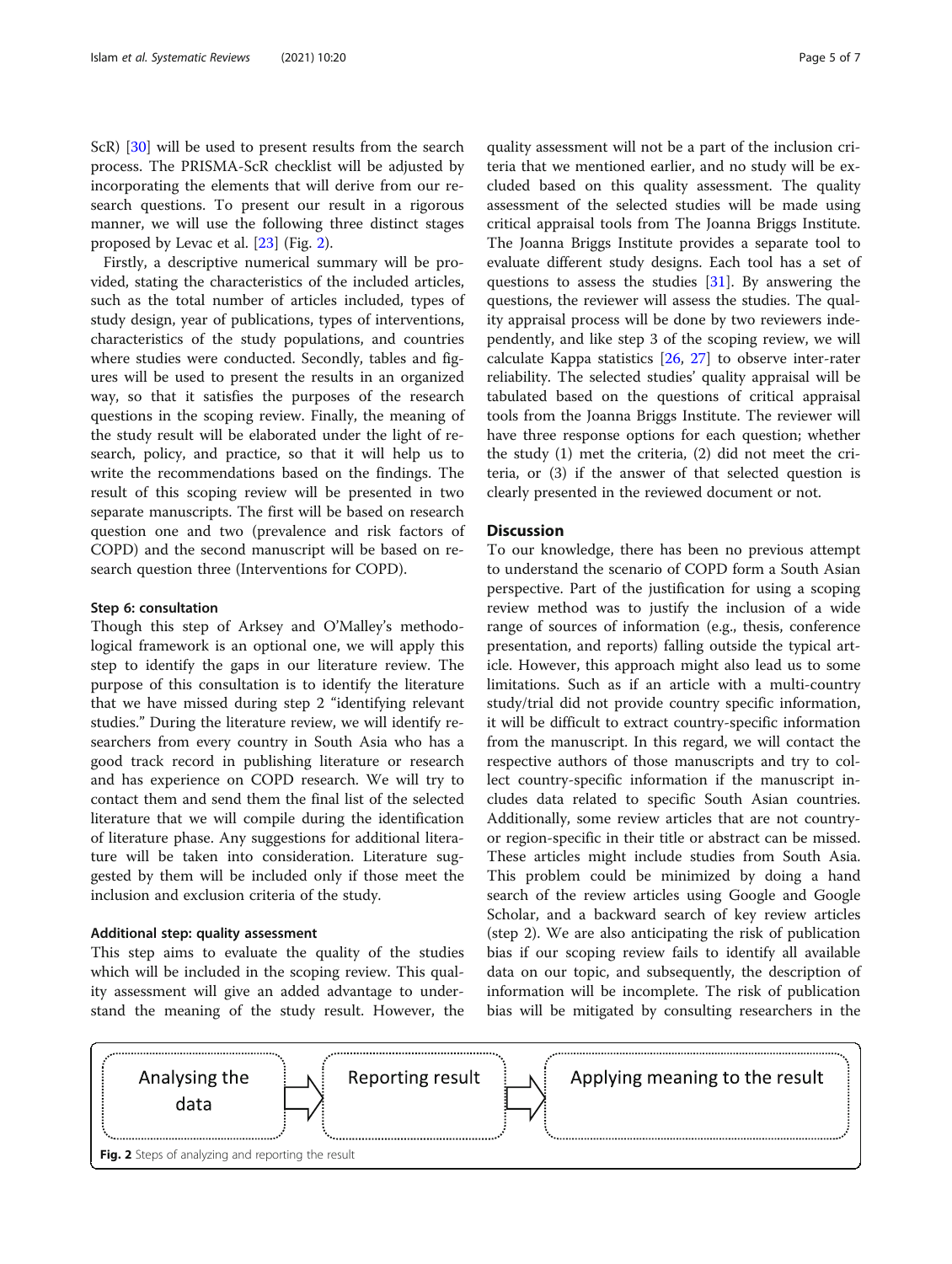<span id="page-5-0"></span>field of COPD (step 6) and implementing the hand search strategy of available resources (step 2).

#### Ethical approval

Ethical approval will not be required to conduct this study since we are exploring publicly available material to answer the research questions of the scoping review. To facilitate the finding of the research article concerning COPD in South Asia, we will consult with researchers from South Asia, where we will not collect any personal information or any information that requires ethical approval. Furthermore, this review will provide an overview of the information that is available in the existing literature about COPD in South Asia.

#### Conclusion

Through this scoping review, we will aim to give a complete picture of COPD in South Asia. Since this review will be covering key aspects of COPD, therefore, clinicians, policy-makers, and public health researchers will be benefitted from the outcome of the study. Furthermore, this proposed scoping review can act as a precursor to systematic review or meta-analysis. This scoping review can help reviewers to develop and confirm their priori inclusion criteria and the research questions of subsequent systematic reviews and metaanalysis by identifying available and relevant research papers. However, in order to offer a clear, transparent, and strong review, we developed this protocol so that further problems during the undertaking of the review can be avoided.

#### Supplementary Information

The online version contains supplementary material available at [https://doi.](https://doi.org/10.1186/s13643-020-01556-7) [org/10.1186/s13643-020-01556-7.](https://doi.org/10.1186/s13643-020-01556-7)

Additional file 1. PRISMA-P 2015 checklist

```
Additional file 2. Proposed search term
```
Additional file 3. Table S3: Proposed draft charting form

#### Abbreviations

COPD: Chronic obstructive pulmonary disease; CRD: Chronic respiratory diseases; GOLD: Global Initiative for Obstructive Lung Disease; LMICs: Lowand middle-income countries; IAP: Indoor air pollution; NCDs: Noncommunicable diseases; PCC: Population-concept-context; PICO: Population, Intervention, Comparator, and Outcome; MeSH: Medical subject headings; PRISMA-ScR: Preferred Reporting Items for Systematic reviews and Meta-Analyses extension for Scoping Reviews; GAC: Global Affairs Canada; SIDA: Swedish International Development Cooperation Agency; UKAID: Department for International Development-GOV.UK

#### Acknowledgements

The authors are currently working in icddr,b and gratefully acknowledge core donors for their support and commitment to icddr,b's research efforts include government of the People's Republic of Bangladesh; Global Affairs Canada (GAC); Swedish International Development Cooperation Agency (Sida); and the Department for International Development (UK Aid). Authors are also thankful to Anika Zaman, a certified nutrition practitioner from

Canada, and Kathryn Badarin, a PhD student from Sweden, for overall improvement of the language of the manuscript.

#### Authors' contributions

Rafiqul Islam drafted the protocol. Md. Tauidul Islam led the design and conceptualization of this work and guide Rafiqul Islam to draft this manuscript. All authors have made substantive intellectual contributions to the development of this protocol and provide feedback on the manuscript and copy-edited the manuscript. All authors read and give approval to the publishing of this protocol manuscript.

#### Authors' information

1. Rafiqul Islam

Bachelor of Social Science (BSS), Master of Social Science in Anthropology (MSS), Post-Graduate Diploma in Disaster Management (PGDDM). Senior Research Officer, International Centre for Diarrheal Disease Research, Bangladesh (icddr,b).

2. Md. Tarek Hossain

Bachelor of Social Science, Master of Social Science in Anthropology (MSS), Master in Public Health (MPH).

Research Investigator, International Centre for Diarrheal Disease Research, Bangladesh (icddr,b).

3. Nantu Chakma

Bachelor of Social Science (BSS), Master of Social Science in Anthropology (MSS)

Senior Research Officer, International Centre for Diarrheal Disease Research, Bangladesh (icddr,b).

4. Afroza Khanom

Bachelor of Social Science, Master of Social Science in Anthropology (MSS). Senior Research Officer, International Centre for Diarrheal Disease Research, Bangladesh (icddr,b).

5. Tapas Mazumder

Bachelor of Science (BSc) in Biochemistry, Master of Science (MSc) in Biochemistry, Master of Public Health (MPH).

Research Investigator, International Centre for Diarrheal Disease Research, Bangladesh (icddr,b).

6. Md. Tauhidul Islam

Bachelor of Dental Surgery (BDS), Master of Public Health (MPH), Master of Medical Science (MMedSc) with specialization in Global Health. Research Investigator, International Centre for Diarrheal Disease Research, Bangladesh (icddr,b).

#### Funding

The study was not funded by any funding organization.

#### Availability of data and materials

Not applicable

Ethics approval and consent to participate Not applicable

#### Consent for publication

Not applicable

#### Competing interests

The authors declare that they have no competing interests.

#### Received: 4 June 2019 Accepted: 8 December 2020 Published online: 11 January 2021

#### References

- 1. Vogelmeier CF, Criner GJ, Martinez FJ, Anzueto A, Barnes PJ, Bourbeau J, et al. Global strategy for the diagnosis, management, and prevention of chronic obstructive lung disease 2017 Report. GOLD Executive Summary. Am J Respir Crit Care Med. 2017;195(5):557–82.
- 2. Mannino DM, Buist AS. Global burden of COPD: risk factors, prevalence, and future trends. Lancet. 2007;370(9589):765–73.
- 3. GBD 2015 Chronic Respiratory Disease Collaborators. Global, regional, and national deaths, prevalence, disability-adjusted life years, and years lived with disability for chronic obstructive pulmonary disease and asthma. Lancet. 2017;5(9):691–706.